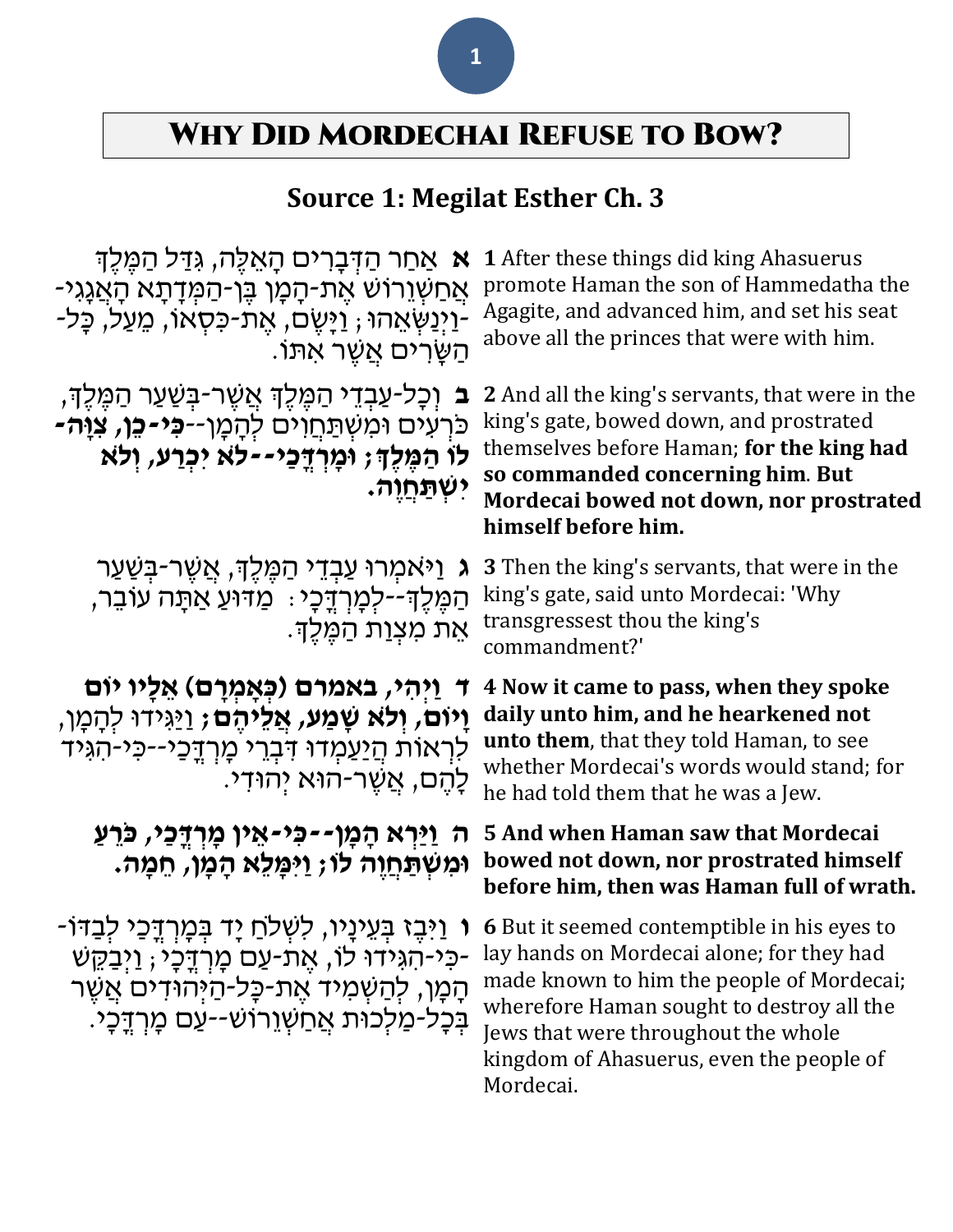**7** In the first month, which is the month Nisan, in the twelfth year of king Ahasuerus, they cast pur, that is, the lot, before Haman from day to day, and from month to month, to the twelfth month, which is the month Adar. **{S}**

**ז** בַ חֹּדֶּ ש הָ רִ אשֹון, הּוא-חֹּדֶּ ש נִיסָ ן, בִּשְׁנַת שְׁתֵּים עֶשְׂרֵה, לַמֶּלֵדְ אֲחַשְׁוֵרוֹש: הִפִּיל פּוּר הוּא הַגּוֹרָל לִפְנֵי ֿהָמָן, מיּום לְיום וּמֵחדֶשׁ לְחֹדֶשׁ שְׁנֵים- $\{ \sigma \}$  עַשָׂר--הוּא-חֹדֶשׁ אֲדָר.  $\{ \sigma \}$ 

## **Source 2: Pesikta Zutarta Esther Ch. 3**

**כי כן ציוה לו המלך, כי ציוה בשבילו**: ומרדכי לא יכרע ולא ישתחוה. לא דרך יהירות, אלא מפני שעשה עצמו ע"ז, ולא היה יכול להשתחוות לו

## **Source 3: Rashi**

)ב( **כרעים ומשתחוים** - שעשה עצמו אלוה לפיכך ומרדכי לא יכרע ולא ישתחוה:

## **Source 4: Ibn Ezra**

)ב( **יכרע וישתחוה** - ידועים ונכון מה שדרשו רז"ל כי צורת צלם  $:$ וע״ז היו בבגדיו או על מצנפתו

## **Source 5: Midrash Rabba Parsha 2**

**)ב( ומרדכי לא יכרע** - וכי קנתרן היה ועובר על גזירת המלך, אלא כשצוה אחשורוש להשתחוות להמן, חקק עבודת כוכבים על לבו ונתכוין שישתחוו לעבודת כוכביםד) [מייר פרשה ב' פסוק ה']:

## **Source 6: Commentary of Rav Moshe Alshich**

אלשיך אסתר פרק ג ... ועוד כי מהראוי יאמר כי צוה להם ולא לו.

והנה אמרו רבותינו ז"ל )אסתר רבה ו ב( שהניח עבודה זרה בבגדו שעל כן מרדכי שם נפשו מנגד לבלתי כרוע לפניו**. ובזה יתכן אומרו צוה לו ולא אמר להם, והוא כי הוא הרשיע לשים עבודה זרה**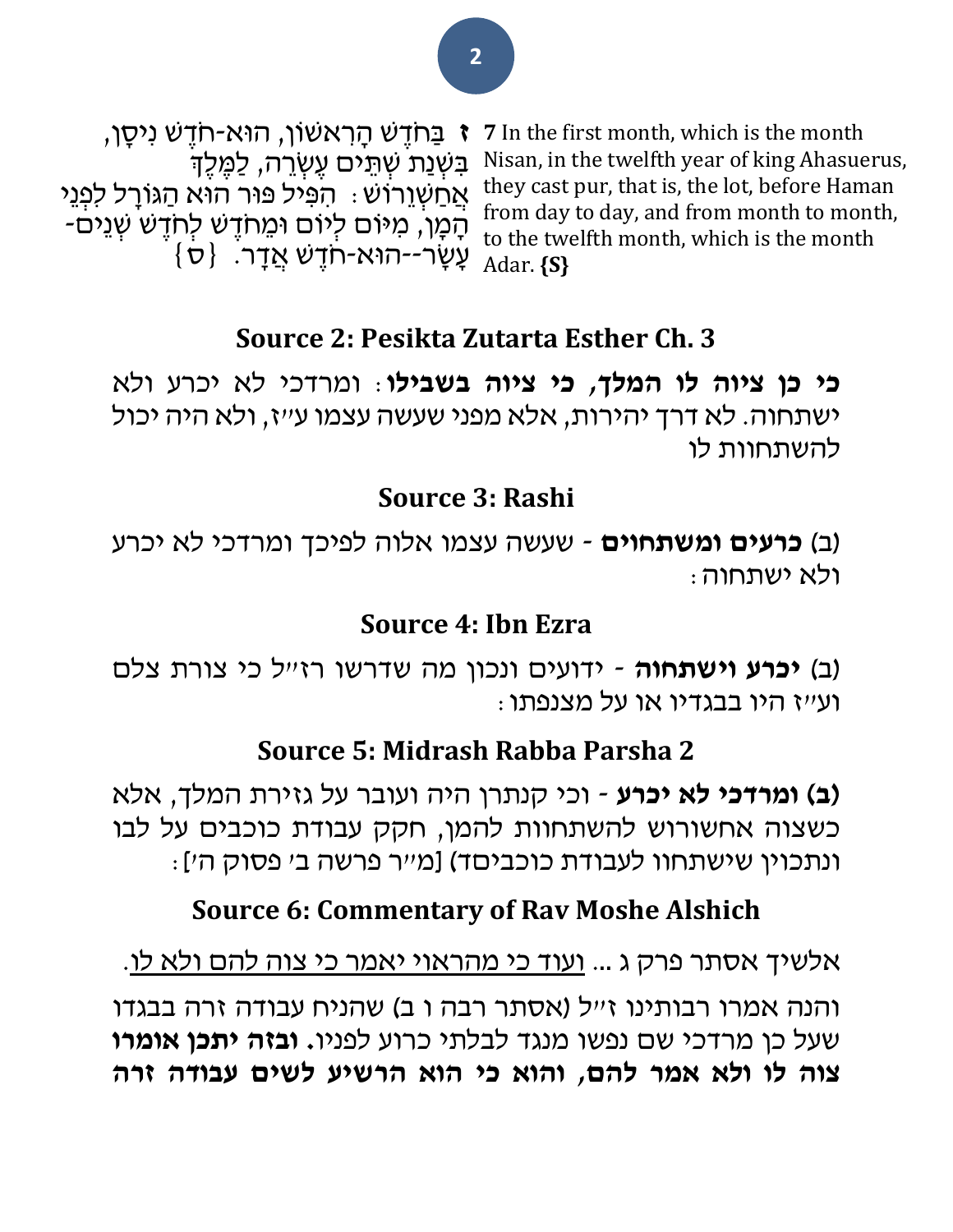**להכשיל, כי המלך לא צוה שיכרעו כי אם לו לעצמו, כי אין אומרו לו חוזר אל מלת צוה,** כי אם אל הפעל, כי צוויו כורעים ומשתחוים להמן, כלומר ולא לצלמו, כי כן צוה לו המלך ולא לעבודה זרה שעמו

### **Source 7: Rabbi Yitzchak Etshalom Mordechai Would Neither Kneel Nor Bow**

The first approach taken by most is to fall back on a common misconception – that Jews are bidden not to **bow to any but God; this is patently untrue, as is evidenced throughout Tanakh. Our greatest heroes and ancestors prostrated themselves before allies, royalty, family members and such**. Avraham bowed to Ephron, Yaakov's sons to the viceroy of Egypt, Moshe to Yitro -and, after Matan Torah, David to Yonatan, Avigail to David – and so on, not to mention the many people who bow to kings (especially to David). There is no prohibition to show respect, honor or gratitude to another human being by bowing – the prohibition is exclusively one related to idolatry.

There are, broadly, three approaches taken by Haza"l and later commentators to explain Mordekhai's refusal; as we will see, each is fraught with challenges and difficulties.

**The first, most famous approach, is related to the obligation to prefer a martyr's death "Al Kiddush Hashem" to idolatry**; to wit, Mordekhai refused to bow to Haman because, somehow, that act would constitute an act of worship to a foreign god….

**The difficulty with this general approach** – that Mordekhai's refusal was anchored in concerns about idolatry – **is really twofold**. First of all, even if an individual is bidden to suffer martyrdom rather than worship a foreign god, **it isn't at all clear that he has the right to do so at the expense of other's lives**; in other words, from the perspective of Halakhah, it isn't an open-andshut case that one person has the right to make a martyr out of someone else. In this case, Mordekhai not only put his own life on the line, but risked the lives of all Jews in the world!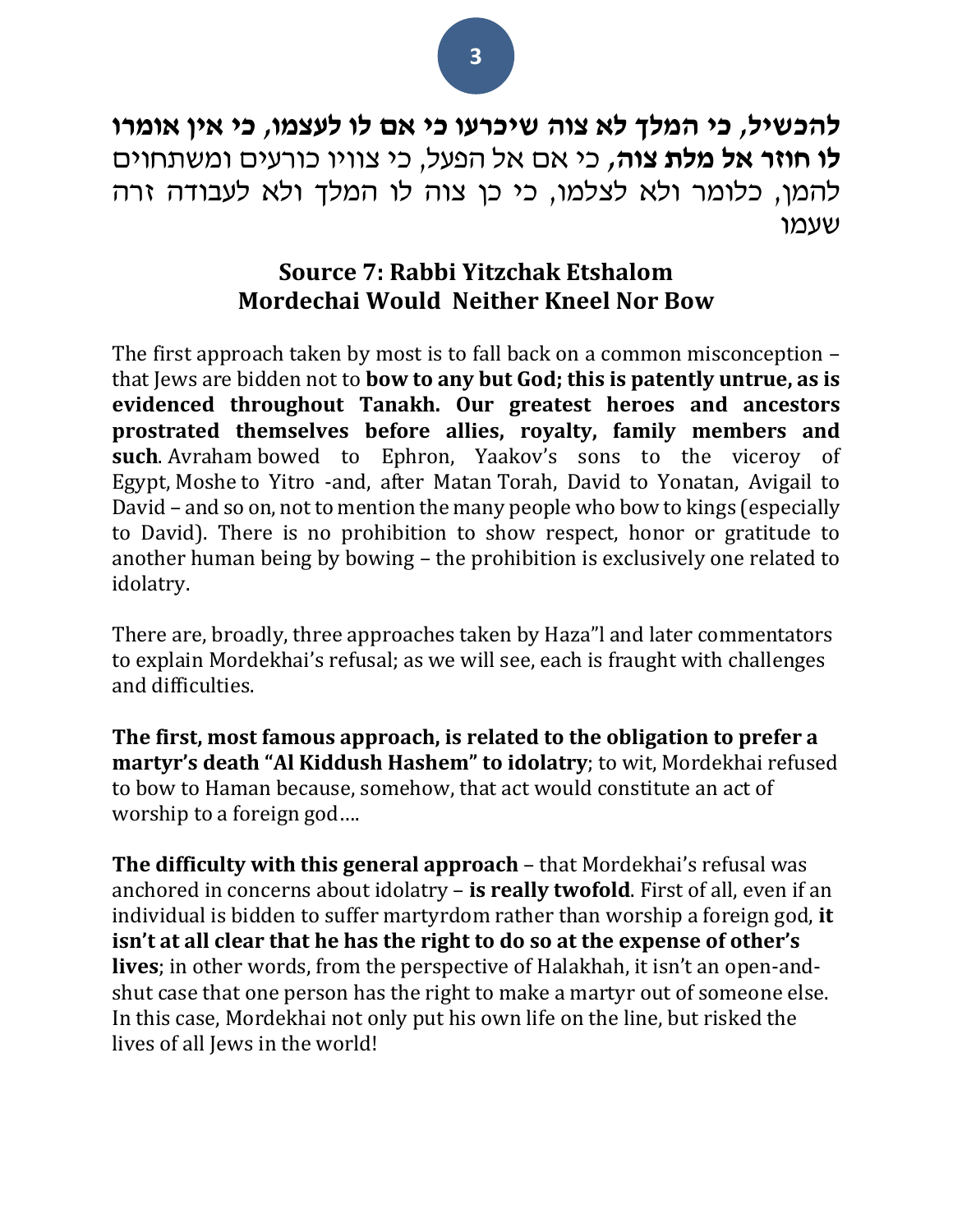Secondly, and perhaps less dramatic yet far clearer – **is the reality that Mordekhai had a third choice – it wasn't a question of "worship or die" – there was also "quit"!** Mordekhai was only directed to bow as a servant of the court who worked in the government offices at the palace gates; if he were to leave his post, he would no longer have to bow and thus save himself – and everyone else – from the decree. True – after the decree was promulgated this would not have helped – but there were a number of days after Haman got the other members of the court to bow to him before Mordekhai was fingered by his colleagues and Haman took notice of him [\(Esther](https://www.sefaria.org/Esther.3.4?lang=he-en&utm_source=torah.org&utm_medium=sefaria_linker) 3:4). If the decree involved some form of idolatrous obeisance, why not just quit the job?

Perhaps it is due to these difficulties that other answers have also been proposed – in later Midrashic literature as well as by the Mefarshim – both medieval and modern.

**A popular version of one of them is found in Targum Sheni of Esther (of Geonic provenance) wherein Mordechai and Haman are presented as two generals in Ahashverosh's army, dispatched with their armies to put down a rebellion in India**. Space does not permit us to present all the fascinating details of the story, but in the end, Haman agrees to sell himself to Mordechai as a slave and the bill of sale (the wording of which is presented, in full, in the Aggadah) is written on Mordekhai's leggings. Mordekhai, as such, refuses to bow to Haman because he is Haman's master; indeed, every time Haman passes by while others are bowing, Mordekhai points to his leggings as a not-so-subtle reminder of who owns whom. **This approach, while attractive, is even more difficult, as it means that Mordekhai is allowing his personal sense of pride to endanger his own life and that of his people.**

There is yet **a third approach found in the Midrashim**…In truth, this approach is a "spin" on the second; to wit, Mordekhai refuses to bow to Haman because he (Mordekhai) is a descendant of Yaakov and he will not bow to a descendant of Esav. When the Midrash challenges this on the grounds that Yaakov and his sons did, **indeed, bow to Esav … Mordekhai's response is that he is a descendant of Binyamin who, being in utero at the time, never did bow to Esav.**

As noted earlier, any answer that is given will have to stand up to the fact that Mordekhai continued to refuse to bow (even after the decree became public)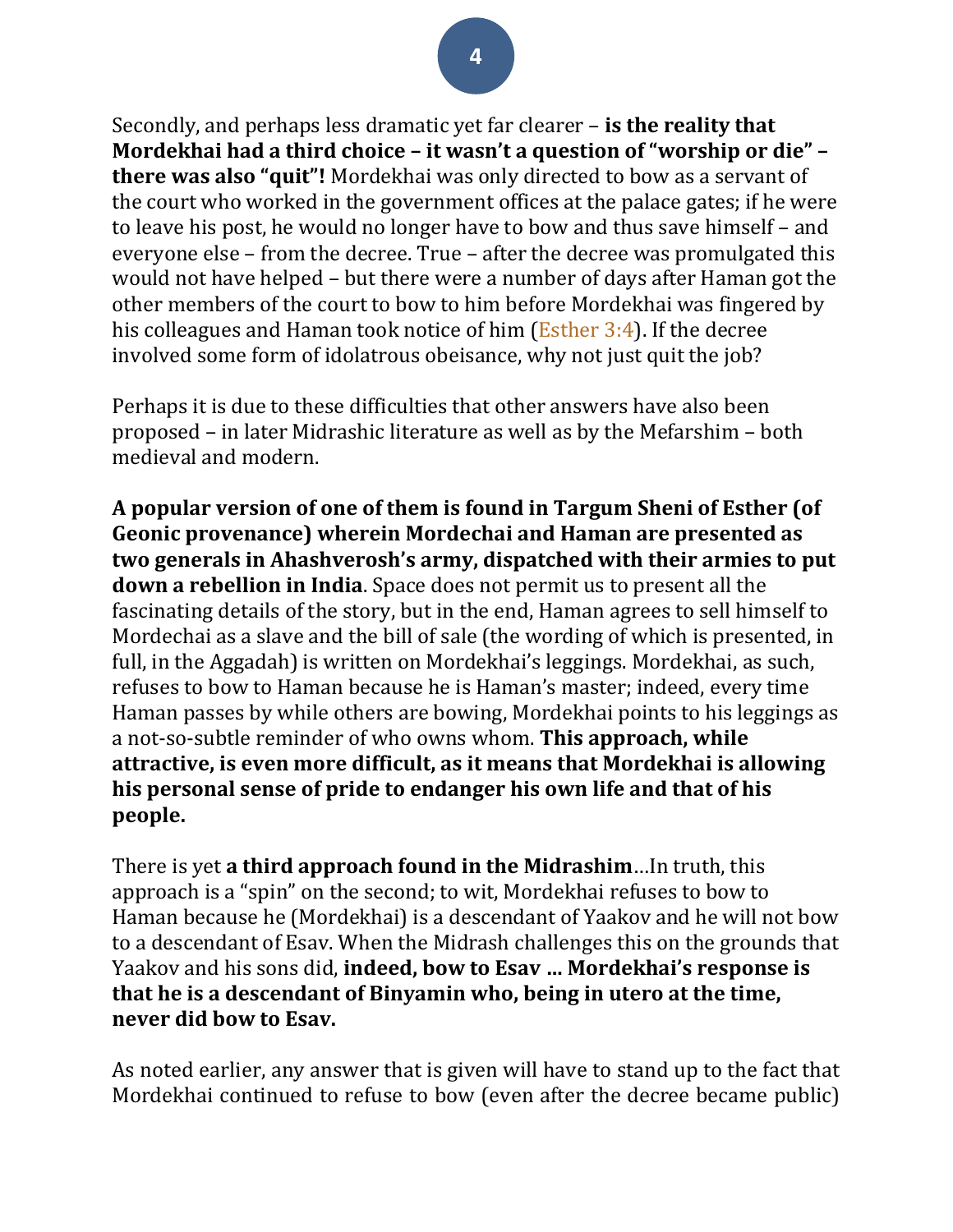and he did not simply quit the court but defiantly remained in place to make a stand and refuse to bow. One might argue that he didn't have the choice of whether or not to quit – but, even if that is so (and there is nothing in our knowledge of the Persian court to suggest that), he still should have taken whatever consequences were waiting someone who quit rather than remain in the court, day after day, defying the order and standing tall while everyone else fell to their knees.

### **Source 8: Bereishit Ch. 39**

| <u>וַיְהִי, אַחַר הַדְּבָרִים הָאֱלֵה, וַתְּשָּ</u> א                                               | 7 And it came to pass after these things,                                                                                             |
|-----------------------------------------------------------------------------------------------------|---------------------------------------------------------------------------------------------------------------------------------------|
| ּאֵשֶׁת-אֲדנָיו אֵת-עֵינֵיהָ, אֱל-יוֹסֵף ;                                                          | that his master's wife cast her eyes upon                                                                                             |
| וַתֹּאמֵר, שְׁכִבָּה עִמֵּי.                                                                        | Joseph; and she said: 'Lie with me.'                                                                                                  |
| ַוַיְכַּעְאֵן--וַיּאמֶר אֱל-אֵשֶׁת אֲדנַיו,                                                         | <b>8</b> But he refused, and said unto his                                                                                            |
| n                                                                                                   | master's wife: 'Behold, my master, having                                                                                             |
| ּהֵן אֲדני לֹא-יָדַע אתִּי מַה-בַּבָּית ;                                                           | me, knoweth not what is in the house, and                                                                                             |
| וְכֹל אֲשֶׁר-יֶשׁ-לוֹ, נָתַן בְּיָדִי.                                                              | he hath put all that he hath into my hand;                                                                                            |
| ָט אֱינֶנּוּ גַדוֹל בַּבֵּיִת הַזֶּה, מִמֱוִּי,                                                     | <b>9</b> he is not greater in this house than I;                                                                                      |
| ּוְלֹא-חָשַׂךְ מִמְּנִי מִאוּמָה, כִּי אִם-                                                         | neither hath he kept back any thing from                                                                                              |
| אוֹתָדְ בַּאֲשֶׁר אַתְּ-אַשְׁתּוֹ ; וְאֵידְ                                                         | me but thee, because thou art his wife.                                                                                               |
| אֶעֱשֶׂה הָרָעָה הַגְּדֹלָה, הַזּאת,                                                                | How then can I do this great wickedness,                                                                                              |
| וחטאתי, לאלהים.                                                                                     | and sin against God?'                                                                                                                 |
| ַיְהִי, כְּדַבְרָהּ אֶל-יוֹסֵף יוֹם יוֹם;<br>וְלֹא-שָׁמַע אֲלִיהָ לִשְׁכַּב אֱצְלָה,<br>להיות עמַה. | 10 And it came to pass, as she spoke to<br>Joseph day by day, that he hearkened<br>not unto her, to lie by her, or to be with<br>her. |

## **Source 9: Bereishit Rabba Parshat Vayeshev 87**

**ו ויהי כדברה אל יוסף יום יום, ר' יודן בשם ר' בנימין אמר בניה של רחל נסן שוה וגדולתן שוה** , נסן שוה ויהי כדברה אל יוסף יום יום, (אסתר ג) ויהי באמרם אליו יום ויום, ולא שמע אליה, (שם /אסתר ג'/( ולא שמע אליהם, וגדולתן שוה, )בראשית מא( ויסר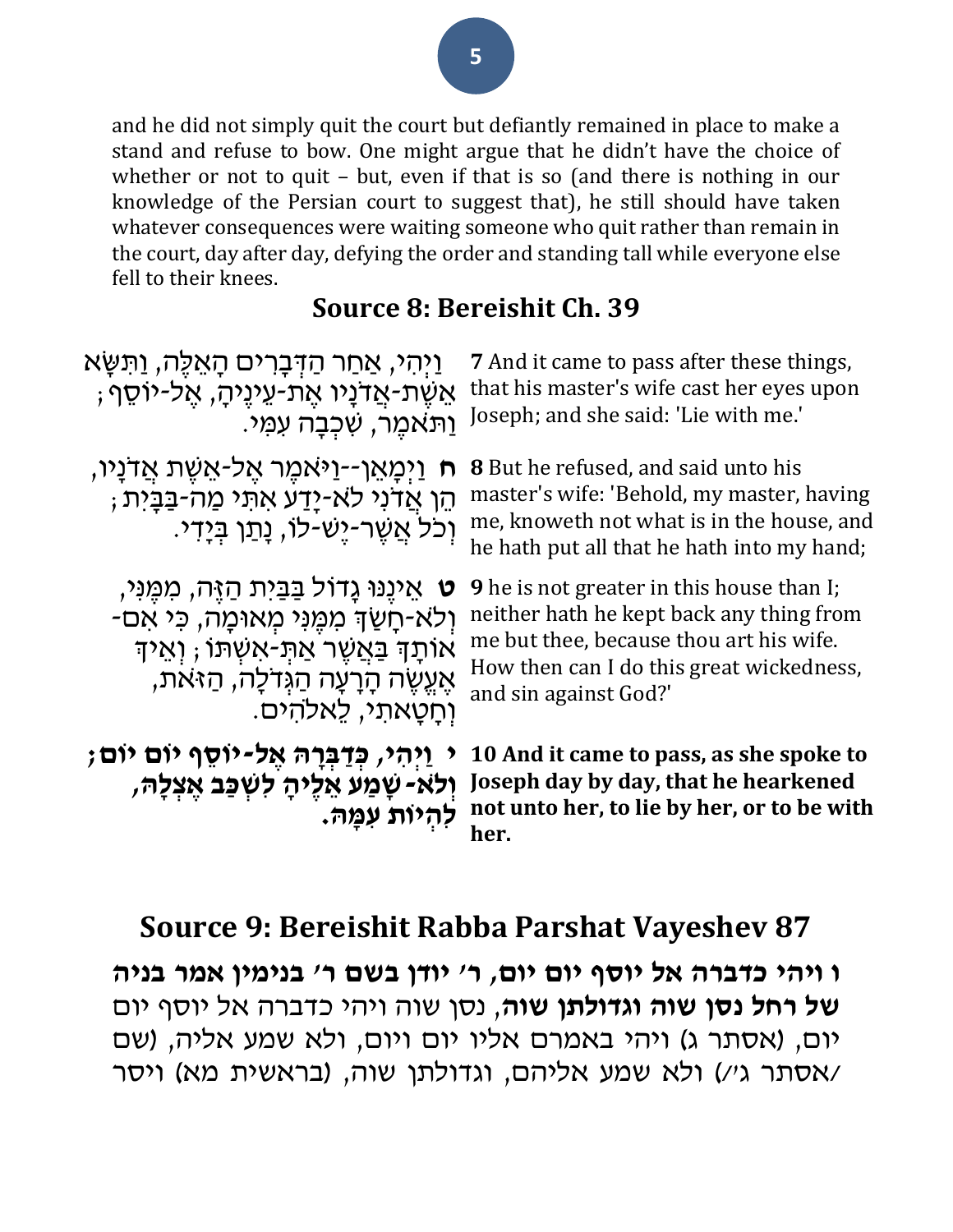פרעה את טבעתו, )אסתר ח( ויסר המלך את טבעתו, ויתן אותה על יד יוסף, ויתנה למרדכי, וילבש אותו בגדי שש, (שם /אסתר/ ו) ונתון הלבוש והסוס וגו' ויקח המן וגו', וישם רביד הזהב על צוארו )שם /אסתר/ ח( ותשם אסתר את מרדכי על בית המן, וירכב אותו במרכבת המשנה אשר לו (שם /אסתר/ ו) וירכיבהו [על הסוס] ברחוב העיר, ויקרא לפניו אברך, ויקרא לפניו ככה וגו', ולא שמע אליה לשכב אצלה בעוה"ז, להיות עמה שלא יהיה עמה בגיהנם לעתיד לבא

### **Source 10: Rabbi Yitzchak Etshalom**

#### **Refusing To Heed "Day After Day"**

When Mordekhai refused to bow to Haman, the other members of the court pestered him as to why he was "transgressing the order of the king". In 3:4, we read that "as they spoke to him day after day, he refused to heed them" and that caused them to tell Haman of his refusal (why Haman didn't notice until now is odd) "in order to see if Mordekhai's words would stand"; but we have no idea what those words were. We are also left a bit puzzled by the motivation of the other members of the court to push the confrontation between Mordekhai and Haman by informing the latter of the Judean's non-compliance.

This unusual wording – **"vay'hi k'omram elav yom vayom v'lo shama'"** is found in only one other place in Tanakh – in the story of Yoseph in Egypt! When Potiphar's wife demanded that Yoseph "lie with her" and he wouldn't give in, she "spoke to him day after day, and he refused to heed her." What was Yoseph's stated and explicit reason for not giving in to his master's wife's seduction? "Behold, my master, having me, knows not what is in the house, and he has put all that he has into my hand; he is not greater in this house than I; neither has he withheld anything from me but you, because you are his wife. How then can I do this great wickedness, and sin against God?" (vv. 8-9). In other words, having relations with his master's wife would be a betrayal of the trust placed in him (and her) by their common master – Potiphar!

**Applying this explicit reason to Mordekhai – he is telling the other members of the court that bowing to Haman would be an act of treason towards Ahashverosh – who is the master over the entire "house". To wit – Mordekhai is accusing Haman of treason, maintaining that there never**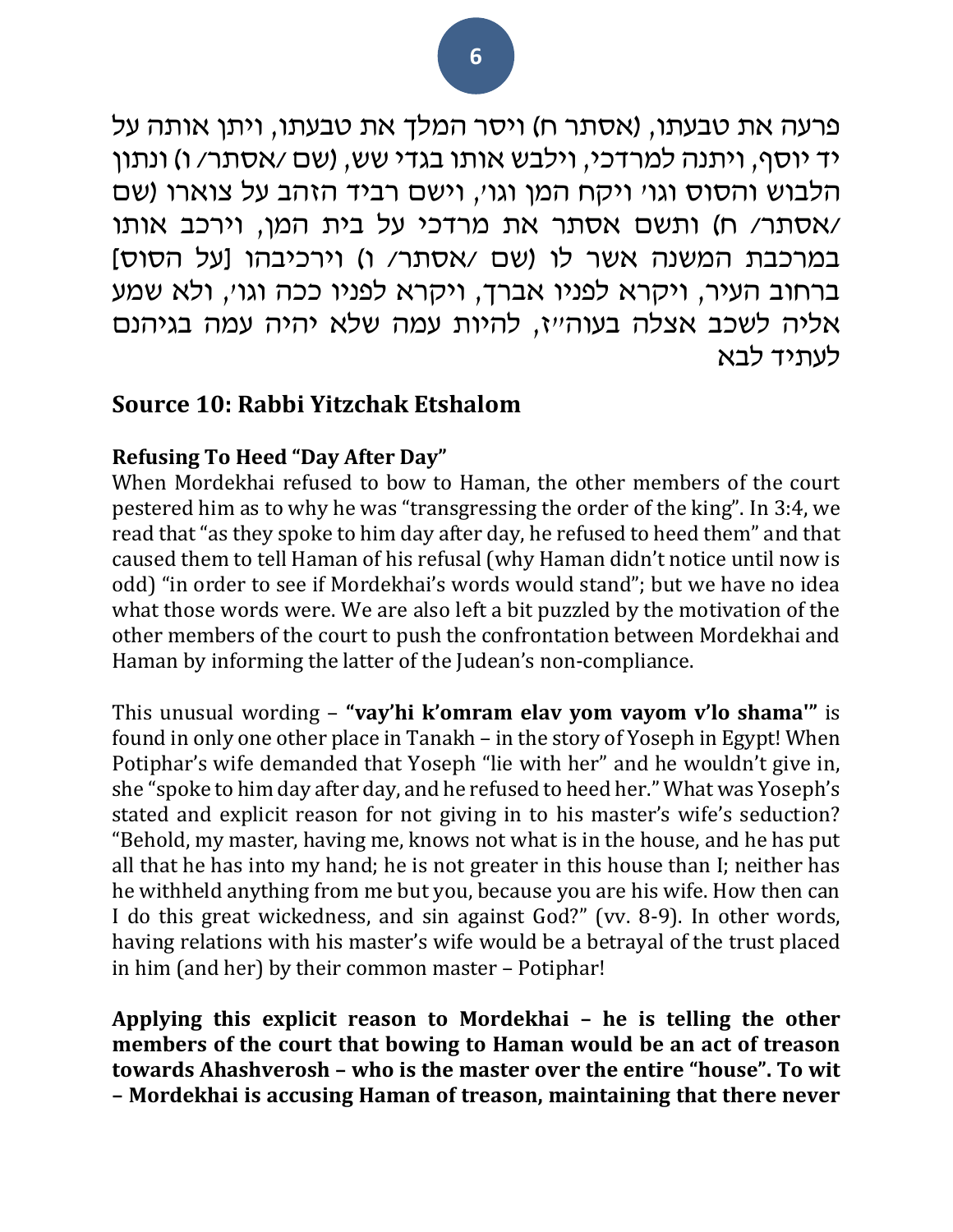**was a royal order for the members of the court to prostrate themselves to Haman; indeed, it would be an act of gross disloyalty to Ahashverosh for them to show such obeisance to any but the king – that Haman made this order up in order to start building support for his own planned revolt**. This would explain the motivation of the other members of the court to generate the confrontation; they undoubtedly resented Haman and looked to Mordekhai to "take him on", lacking the courage themselves to do so. This also explains the indeterminate phrase *"lir'ot haya'am'du divrei Mordekhai"* – to see if Mordekhai's words would "stand" – meaning, would his claim be confirmed and would Haman thereby be brought down.

### **Source 11: Rabbi David Fohrman, The Viceroy: Mordechai's Hidden Story**

Suddenly, at that point, all the king's servants in the palace courtyards – they would all start bowing to Haman,

## **ִּכי־ֵֵ֖כן ִּצָּוה־ ֣לֹו ַה ֶּ֑מ לְך**

...because so the king commanded him…

..When the king commanded that all the servants of the king should bow to Haman, exactly who did the king command?

…Here's the question: Who's 'him'?

**It doesn't seem like it can be the servants of the king**. They're a bunch of people, and *lo* is a singular pronoun, it indicates the king was talking to only one. Now, it could be that the text just isn't being precise – some commentators, like Ibn Ezra, suggest that – but if the text is being precise, what's it really implying with that singular pronoun? The only particular person the king could have commanded about this would have been Haman himself. So you'd have to read the verse this way: All the king's servants were bowing to Haman… because so the king commanded… [Haman].

But now the obvious question is: Why was the decree issued to him? It doesn't oblige Haman, it obliges everybody else!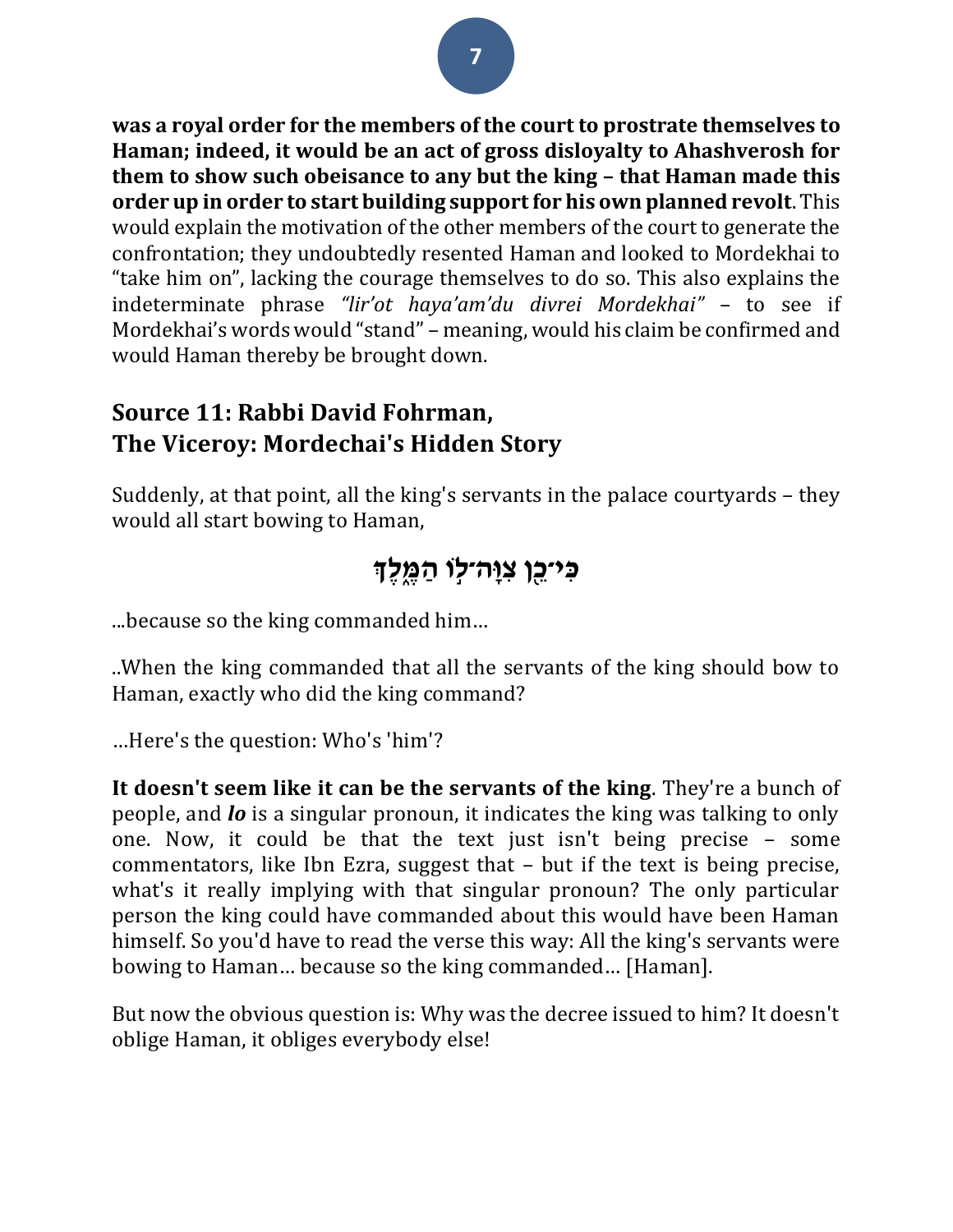Moreover, there's a second problem here: How did the courtiers know about this decree? If the king really was talking just to Haman, that means Haman himself was their only source of information. There's no way to independently verify what he's telling them. And it makes you wonder: Were those courtiers of the king really getting the whole story from Haman?

… Perhaps the Megillah is hinting that Haman is taking some liberties here; he's going beyond the king's actual intent in some way. How so?

Well, evidently the king and Haman must have had some sort of conversation in which the subject of bowing came up. The Megillah, it doesn't tell us exactly what happened between Haman and the King in that conversation, but we can perhaps imagine how that discussion might have gone:

Sire, I really appreciate the promotion. Together, you and I shall bring order to the Persian Empire. Just one tiny little thing that may have been overlooked in all of the hullaballoo surrounding my advancement. You know, perhaps it would be a good idea for the senior staff around here to show some deference to me when I roam through the palace courtyards. After all, as Executive Vice President of the Persian Empire, I really do represent the crown…

Look sire, we both know this isn't for me. I am just your humble servant, sitting at the dust of your feet. But where I go, there goes the might of Persia. By bowing to me whenever they see me, the other servants will be constantly expressing their allegiance to the crown. Might this not be in the interests of the Empire? In your interests, o' King?

Now, we don't know exactly what transpired, of course. But Haman may have made some argument like that to the king, and the king might have bought it. And, by the way, on some level, Haman might have bought it himself. Haman might well have thought himself a loyal servant, just doing what's best for the good of Persia. But in reality, his drive for power is getting the best of him. He is engineering a power grab. He wants to be seen as the king.

And this seems like a good time to remember the Midrash about the idol around Haman's neck. It may well be that this is what the Sages were talking about, when they mentioned that idol. Because let's talk about the origins of idolatry, for a minute. Idolatry, **Rambam tells us, got its beginning when people began to make an error – an understandable, but catastrophic, mistake. God, they thought, was very abstract, it's hard to show honor**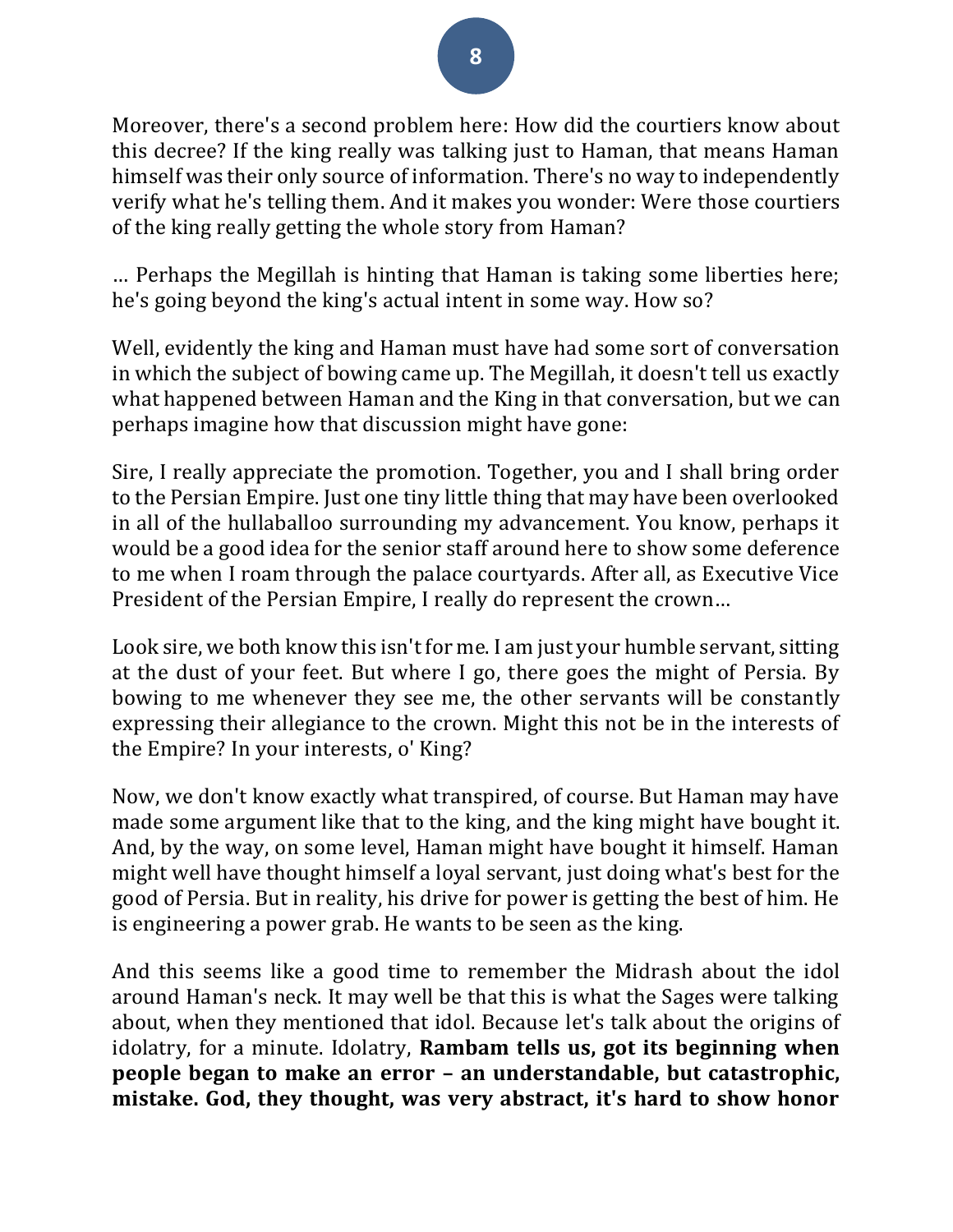**and deference to such an abstract being. So how could you best show honor to God? People began to think: By honoring His servants. The sun, it was a very powerful force created by God. If I bowed to the sun, wouldn't that be a good way to honor the sun's creator? From there, idolatry degenerated, and eventually people began to worship the sun as the ultimate power and eventually forgot entirely about God – but idolatry started with the mistaken notion that you could bow to the servant and thereby honor the master**. Well, that's Haman's essential argument here: Bowing to him, the great second-in-charge to the king, is great for the crown. In a deep way, what Haman is doing is nothing but the political equivalent of idolatry: He is the second-in-charge who is seeking to be treated like the king.

### **Source 12: Esther Ch. 2**

**כֹא** בַּיַּמִים הַהֵם, וּמַרְדֵּכֵי ֿיוֹשֵׁב בְּשַׁעַר-הַמֶּלֶךְ; קָצַף בִּגְתָן ַ וָּתֶרֵשׁ שְׁנֵי-סָרִיסֵי הַמֵּלֵךְ, מִשִּׁמְרֵי הַסֵּף, וַיְּבַקְשִׁוּ לִשְׁלֹחַ ַיָּד, בַמֶּלֶךְ אֲחַשְׁוֵרֹש.

**21** in those days, while Mordecai sat in the king's gate, two of the king's chamberlains, Bigthan and Teresh, of those that kept the door, were wroth, and sought to lay hands on the king Ahasuerus.

**כב** וַיִּוָּדַע הַדָּבָר לְמָרְדֶכַי, וַיַּגֵּד לְאֶסְתֵּר הַמַּלְכָה; <u>ו</u>ַתֹּאמֵר ּ אֵסְתֵּר לַמֶּלֶךָ, בִּשֶׁם מָרְדֶּכָי.

ָ**כֹּג** וַיְּבֻקַּשׁ הַדָּבָר וַיִּמְּצֵא, ַוַּיִּתָּלוּ שְׁנֵיהֶם עַל-עֵץ ; וַיִּכְּתֵב, ַ בְּסֵפֶר דִּבְרֵי הַיָּמִים--לִפְּנֵי  $\{\boldsymbol{\sigma}\}$ ּ הַמֶּלֶךָ.  $\{\boldsymbol{\sigma}\}$ 

**22** And the thing became known to Mordecai, who told it unto Esther the queen; and Esther told the king thereof in Mordecai's name.

**23** And when inquisition was made of the matter, and it was found to be so, they were both hanged on a tree; and it was written in the book of the chronicles before the king. **{S}**

### **Source 13: Megilat Esther Ch. 1**

בַיָּיִן--אָמַר ל**ִמְהוֹמַן** בִּזְּתָא חַרְבוֹנָא בִּגְתָא וַאֲבַגְתָא, זֵתַר Harbona, Bigtha, and Abagtha,

**10** בִּיּוֹם, הַשְּׁבִיעִי, כְּטוֹב לֵב-הַמֶּלֶךְ, IoOn the seventh day, when the heart of the king was merry with wine, he commanded **Mehuman**, Bizzetha, Zethar, and Carcas, the seven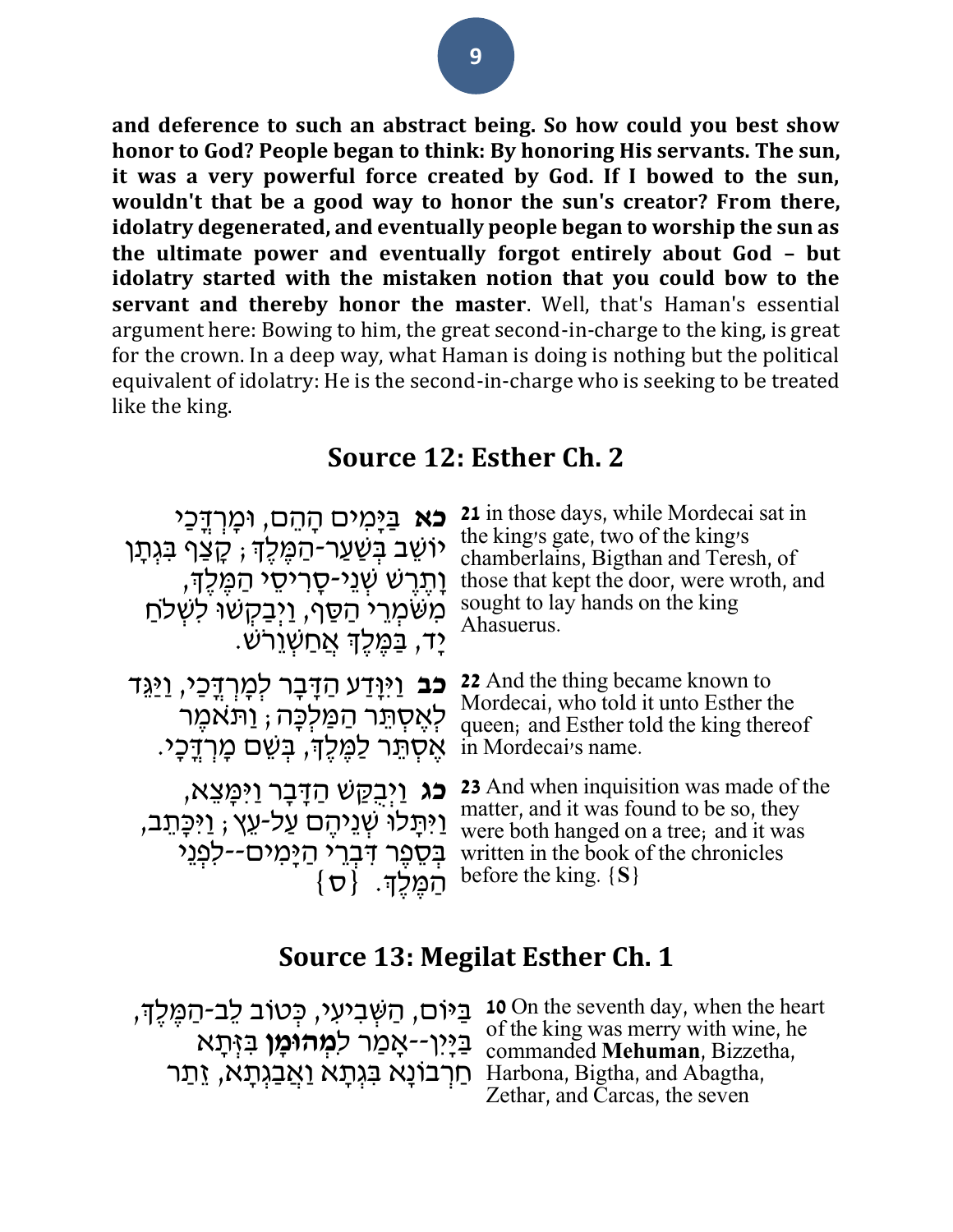| וְכַרְכַּס, שִׁבְעַת הַסָּרִיסִים,<br>הַמְשַׁרְתִים אֶת-פְּנֵי הַמֶּלֶךְ<br><u>אַחַשְוֵרוּשׁ</u> | chamberlains that ministered in the<br>presence of Ahasuerus the king, |
|--------------------------------------------------------------------------------------------------|------------------------------------------------------------------------|
| <b>יא</b> להָבִיא אֶת-וַשְׁתִּי הַמַּלְכָּה,                                                     | 11 to bring Vashti the queen before                                    |
| מַלְכוּת: לְהַרְאוֹת הָעֲמִים                                                                    | the king with the crown royal, to show                                 |
| וְהַשְּׂרִים אֶת-יָפְיָהּ, כִּי-טוֹבַת                                                           | ה לפְנֵי הַמֶּלֶךְ--בְּכֶתֶר the peoples and the princes her           |
| ַמַּרְאָה הִיא.                                                                                  | beauty; for she was fair to look on.                                   |

### **Source 13: Esther, Ch. 2**

َ הַ מַּתְּה גָּיֹ king Ahasuerus was assuaged, he<br>תְּמַת הַמֶּלֶךְ אֲחַשְׁוֵרוֹשׁ--זָכַר <sub>remembered Vashti, and what she</sub> ּוְאֵת אֲשֶׁר-נִגְזַר עָלֶיהָ. her.

**אַ אַחַר, הַדְּבְרִים הָאֵלֶה, כְּשֹׁדָּ,** After these things, when the wrath of ּאֶת-וַשְׁתִּי וְאֵת אֲשֶׁר-עָשָׂתָה, done, and what was decreed against remembered Vashti, and what she had

**מְשָׁרְתָיו**ּ: יְבַקְשׁוּ לַמֶּלֶךְ נְעָרוֹת בְּתוּלוֹת, טובות מַרְאֶה.<br>בְּתוּלוֹת, טובות מַרְאֶה.

ב **וַי ֹאמְ רו נַעֲרֵ י- הַ מ ל ְך, 2 Then said the king's servants that ministered unto him**: 'Let there be sought for the king young virgins fair

**Source 14: Commentary of Malbim on Megilat Esther, Ch. 3 Meir Leibush ben Yehiel Michel Wisser** (March 7, 1809 – September 18, 1879), better known as **the Malbim** [\(Hebrew:](https://en.wikipedia.org/wiki/Hebrew_language) מלבי"ם), was a [rabbi,](https://en.wikipedia.org/wiki/Rabbi) master of [Hebrew grammar,](https://en.wikipedia.org/wiki/Hebrew_grammar) and [Bible commentator.](https://en.wikipedia.org/wiki/Meforshim) The name *Malbim* was derived from the [Hebrew](https://en.wikipedia.org/wiki/Hebrew_alphabet) initials of his name. He used this acronym as his surname in all his published works, and became known by it in common usage. Malbim's fame and popularity rest upon his novel commentary to the Bible. His first published commentary was on [Megillat Esther](https://en.wikipedia.org/wiki/Book_of_Esther) (1845), followed by his commentary on most of the Hebrew [Tanakh](https://en.wikipedia.org/wiki/Tanakh) from then until 1876.

## **He is referring to Source 1: The appointment and elevation of Haman**

**After these events:** The commentaries explained that after Achashverosh forgot that that Esther had told him this in the name of Mordechai, and the king very much wished to repay those who acted kindly for him, and he did not find anything for which he could re-pay Esther for saving him, thought that at **אחר הדברים האלה.** בארו המפרשים כי אחר שנשכח מאחשורוש שאסתר הגידה זאת בשם מרדכי, וזה המלך היה חפץ מאד ביחוד לשלם גמול למיטיביו, ולא מצא דבר במה שישלם לאסתר עבור שהצילה נפשו משחת, חשב כי אך בזאת יאות לה במה שייטיב להשרים אשר יעצוהו לקחת את אסתר, שהראשון מסריסיו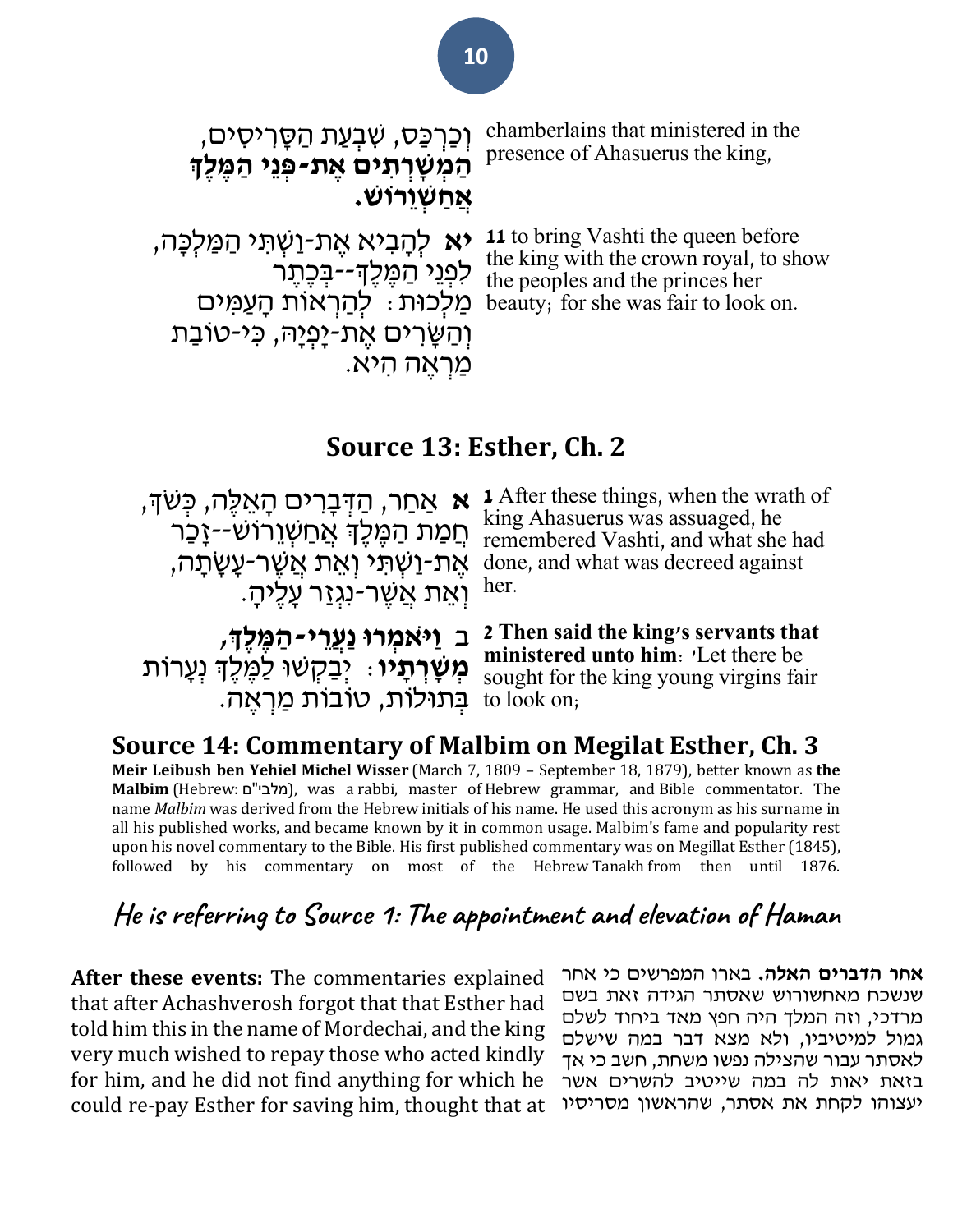היה מהומן, והוא יעצהו לבקש לו נערות בתולות וע"י נשא את אסתר, ולכן העלהו על במתי עב, וגם כי אחר שנשכח ממנו מי היה המגלה מדבר בגתן ותרש, היה נקל להמן אשר שעתו הצליחה לו לפתות לב המלך שהוא היה המגיד דבר, ולכן העלהו לגדולה, ובאופן שהמן התלבש בטלית שאינו שלו, והכבוד הלז היה באמת מגיע למרדכי אך מאת ה' היתה נסבה שתחול על ראש הרשע לפי שעה עד בא העת להחזיר העטרה לבעליה:

least he could act kindly to the ministers that advised him to choose Esther; the first one was Mehuman, who advised him to seek young maidens…and since he had forgot who revealed the plot of Bigtan and Teresh, it was easy for Haman, whose timing was right, to convince the king that he was the one who reported it, and that's why he was promoted to such a high position…..this honor was really due Mordechai, but it was God's will that temporarily it rested on the head of the wicked one until the time came to return the crown to its true owner.

### **Source 15: Megilat Esther Ch. 3**

| מְפִזֵּר וּמְפֹרַד בֵּין הַעֲמִים, בִּכֹל מִדְינוֹת מַלְכוּתֵדָ;<br>וְדָתֵיהֶם שִׁנוֹת מִכָּל-עָם, וְאֵת-דָתֵי הַמֵּלֵךְ אֵינָם<br>ּעֹשְׂים, וְלַמְּלֶךְ אֵין-שׁוֶה, לְהַנִּיחַם. | B And Haman said unto king Ahasuerus: "There is תּ וַיּאמֶר הָמָן, לַמֶּלֶךְ אֲחַשְׁוֵרוֹשׁ--י <b>ַשְׁנוֹ עַם-אֵחָד</b><br>a certain people scattered abroad and<br>dispersed among the peoples in all the<br>provinces of thy kingdom; and their laws are<br>diverse from those of every people; neither<br>keep they the king's laws; therefore it profiteth<br>not the king to suffer them. |
|-----------------------------------------------------------------------------------------------------------------------------------------------------------------------------------|------------------------------------------------------------------------------------------------------------------------------------------------------------------------------------------------------------------------------------------------------------------------------------------------------------------------------------------------------------------------------------------------|
| ּט אִם-עַל-הַמֶּלֶךְ טוֹב, יִכָּתֶב לְאַבְּדָם ; וַעֲשֶׂרֶת<br>אֲלָפִים כִּכַּר-כֶּסֶף, אֱשְׁקוֹל עַל-יִדֵי עֹשֵׂי הַמִּלָאכָה,<br>לְהַבִיא, אֱל-גְּנְזֵי הַמֱלֵךָ.               | 9 If it please the king, let it be written that they<br>be destroyed; and I will pay ten thousand talents<br>of silver into the hands of those that have the<br>charge of the king's business, to bring it into the<br>king's treasuries.'                                                                                                                                                     |

### **Source 16: Malbim**

**הלא יפלא איך יסכים מושל עמים להשמיד אומה שלמה על לא חמס בכפם**, וביותר יפלא אם באמת ברשעתו הסכים על זאת, איך תמה אח"כ לאמר מי הוא זה אחר אשר מלאו לבו לעשות כן. וכי דבר גדול כזה לא שוה בעיניו אף לזכור את אשר פעל ועשה. וגם אם הרשיע לעשות זאת מדוע שפך חמתו על המן,

It's astounding how a ruler could agree to annihilate an entire nation for no crime at all, and even more surprising is, after agreeing to this, how he could say, "Who is the one who had the nerve to do such a thing?" Was such a major decision not significant enough for him to remember what he had done? And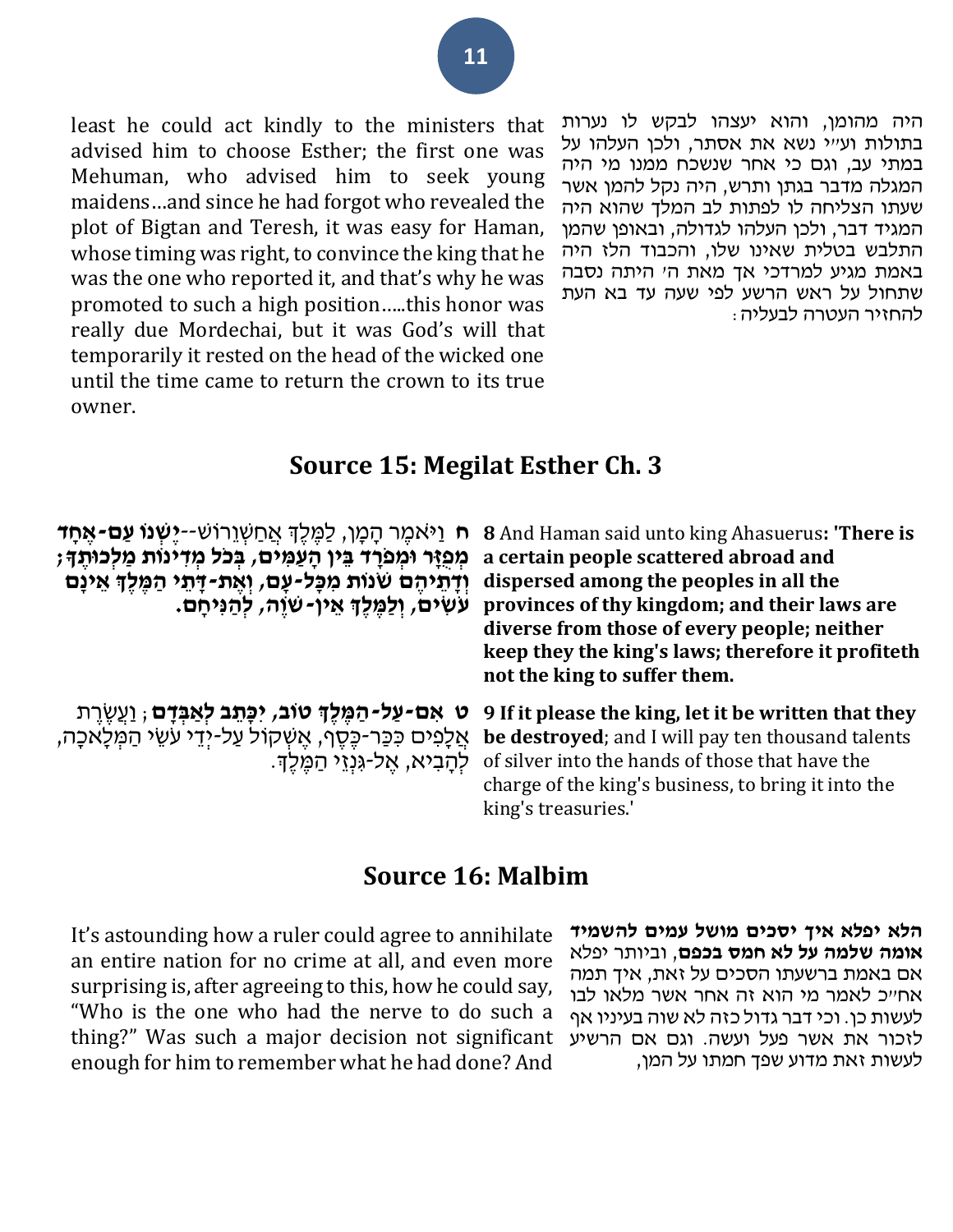even if he did wickedly decide to do so, why did he pour out his wrath on Haman?

And Haman said: It's clear that Haman deceived Achashverosh in two matters: First, he did not tell him who the nation was, because if Achashverosh knew that they were the Jews, known as a wise and understanding nation, he would never have listened to his advice; so, too, regarding even another lowly nation, had he said that he wanted to annihilate them, he would not have listened to them. But Haman, in his deceptiveness said, "there is one nation, ie not famous, to the point where he could not even give them a name, and since he wanted to slander them saying that they are damaging to other nations – through their belief system and approach towards citizenship….It's known that if a nation lives in its own province, even if the nation is really lowly, they won't negatively impact neighboring nations; and even if they do living among the other nations, they'll have separate towns…so the king should not want to harm them. So what did Haman do? He prefaced his words by saying that they are dispersed, that they don't have their own state, and they are divided up, ie in the places they live, they live amongst others, **such that they can have a major negative impact on others in beliefs** – their laws are different than those of other nations – including three elements i) the difference between theirs and others' religions ii) religions often differ in some of their foundational principles, but practices are often similar; with their religion, there are so many different laws that differ fundamentally from other nations; iii) their religion separates them from others in their food, dress, and behavior….**Regarding their citizenship, he said "and they don't do the king's laws."** And from them, all of the other nations are learning to rebel against the king and his commands...It's not worth

)ח( ויאמר המן**, המבואר שהמן גנב את לב אחשורוש בשני דברים, אחד שלא הודיע לו מי הוא העם הזה שמלשין עליהם**, שאם היה אחשורוש יודע שהם היהודים שהיו מפורסמים לעם חכם ונבון לא היה שומע לעצתו, וכן אף על עם אחר היותר שפל ונבזה אם היה אומר לו שכוונתו להשמידם, ג"כ לא היה שומע לו, אבל המן בערמתו אמר ישנו עם אחד, עם הבלתי מפורסם, עד שאינו יכול לכנותו בשם, ויען שרצה להלשינם שמזיקים לכל העמים, אם באמונתם ואם בהנהגה המדינית, וידוע שאם עם לבדד ישכון במדינה מיוחדת אף שיהיו היותר גרועים לא יזיקו לעמים אחרים השוכנים במדינות אחרות, וכן אם אף ישכנו בין עמים אחרים במדינותיהם, אם עכ״פ בכל מדינה ששוכנים בה יש להם ערים נבדלים, גייכ אין שכונתם מזיק ולא יקפיד המלך לאבדם, ע"כ הקדים שהוא עם מפוזר להוציא שאין להם מדינה מיוחדת, וגם מפורד להוציא שגם במדינות ששוכנים שם לא ישכנו בערים פרטים רק מפורדים ונמצאים בכל שכונה ושכונה, ולא בקצת מדינות רק בכל העמים אשר בכל מדינות מלכותך ובאופן שהיזק הנמשך מהם כולל כל העמים, ועתה התחיל לספר שני ההיזקות הכלליות הנמשכות מהם : א) באמונות, כי דתיהם שונות מכל עם, וכלל בזה שלשה דברים, א) שנוי הדת הישראלי מיתר הדתות, ב) שהגם שכל דת ודת בהכרח יהיה משונה מדת זולתו, מ"מ לא ישתנה רק בעקריו ושרשיו, אבל בפרטיהם יתחברו וישתתפו, אבל בדת הישראלי נמצאו בו דתות שונות ומצות רבות חלוקות עד שנחשב להרבה דתות וכל הדתות האלה הנבדלות משונות מכל דתי העמים, ולא יתדמו אליהם בשום דבר. ג( שלא לבד שדת הישראלי משונה מדתות העמים, אבל הם משונים גם מכל העמים בעצמם, כי הדת תבדיל אותם מן העמים במאכליהם ומלבושיהם והנהגתם, עד שע"י הדת משונים גם בחיי האנושית מכל עם, ונגד הקבוץ המדיני אומר ואת דתי המלך אינם עושים, שגם בדבר שאינו נגד דתם רק בעניני ממון אינם עושים דת המלך, ומהם לומדים כל העמים למרוד במלך ופקודיו, ואחר שחשב ההפסד הגדול המגיע על ידם, אומר בל תחשוב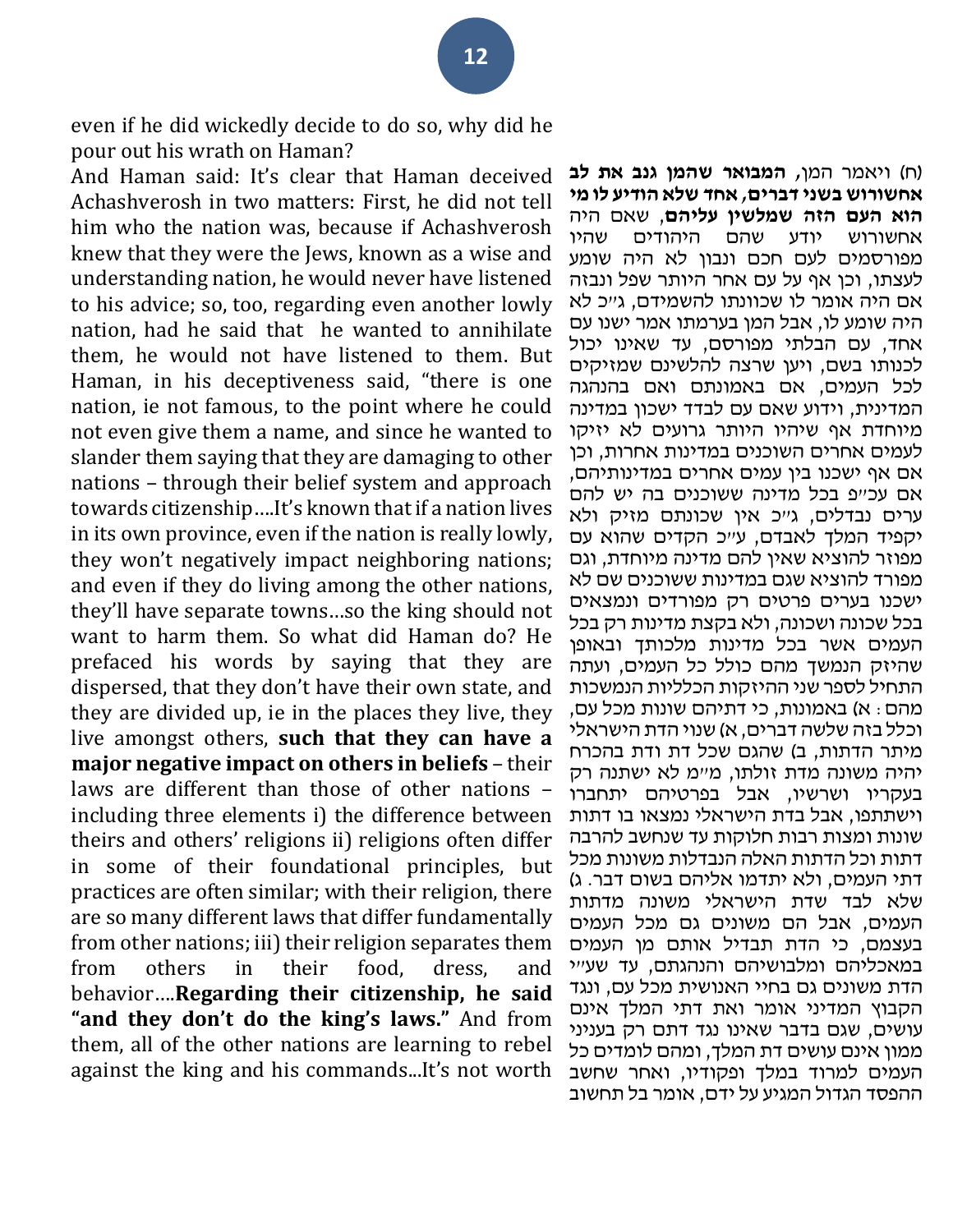letting them be at all, relative to the damage they are causing

Here is a second deception: He did not tell him that he wanted to annihilate them, but rather לאבדם, the simple meaning of which is to erase their national framework, to assimilate them, to negate their religion and force them to observe the religions of the other nations…and Achashaverosh had no intention to kill or destroy them…

שיש לך מהם איזו תועלת שבעבורו תניחם, אמר בכלל ולמלך אין שוה להניחם, שאין לך שום תועלת שישוה נגד ההיזק שתמצא בהנחתם:

... הדבר השני שגנב לבו שלא אמר לו שרוצה להשמידם רק לאבדם, שפשטות באורו הוא לאבד צורת האומה שהיא דתם לבטל דתם ולהכריחם לשמור דתות של יתר העמים, או יותר ענינים כאלה שיעשו תחבולות שישבת עניני העם ההוא וחוקיהם ונמוסיהם, ולא כוון אחשורוש כלל אל הריגה ואבוד נפשות

### **Source 17: Megilat Esther Ch. 3**

י וַיָּסַר הַמֵּלֵךְ אֶת-טַבַּעִתּוֹ, מֵעַל יָדוֹ ; ַוַיִּתְּנָהּ, לְהָמָן בֶּן-הַמְּדָתָא הָאֲגָגי--צֹרֵר ַהְּיהּו ִדים.

**יא** וַיּאמֶר הַמֶּלֶךְ לְהָמָן, הַכֶּסֶף נָתוּן ּלָךָ; וְהָעָם, לַעֲשׂוֹת בֹּוֹ כַּטוֹב בְּעֵינֶיךָ.

**יב ַו ִּי ָּקְראו ֹס ְפֵרי ַה מל ְך בַ חֹד ש הָּ רִּ אשֹון, בִּ שְ לֹושָּ ה עָּ שָּ ר יֹום בֹו, ַו ִּי ָּכ ֵתב ְכ ָּכל-אֲ ש ר -צִּ וָּה הָּ מָּ ן א ל אֲ חַ שְ דַ רְ פְ נֵי-הַ מ ל ְך וְ א ל-הַ פַחֹות אֲ ש ר**  עַל-מְדִּינָה וּמְדִינָה וְאֵל-שָׂרֵי עַם וַעַּם*,* מְדִּינָה וּמְדִינָה כִּכְתָבָהּ וְעַם וָעָם **כִּ לְשֹונֹו: בְ שֵ ם הַ מ ל ְך אֲ חַ שְ וֵרֹש נִּכְ תָּ ב, וְנֵחְתַּם בְּטַבַּעַת הַמֶּלֶךָ.** 

יג וְנִשְׁלוֹחַ סְפָרִיּם בְּיַד הָרָצִים*,* אֶל-כָּל-מִדִינות הַמֶּלֶךְ--לְהַשְׁמִיד לַהַרג

**10** And the king took his ring from his hand, and gave it unto Haman the son of Hammedatha the Agagite, the Jews' enemy.

**11** And the king said unto Haman: 'The silver is given to thee, the people also, to do with them as it seemeth good to thee.'

**12 Then were the king's scribes called in the first month, on the thirteenth day thereof, and there was written, according to all that Haman commanded, unto the king's satraps, and to the governors that were over every province, and to the princes of every people; to every province according to the writing thereof, and to every people after their language; in the name of king Ahasuerus was it written, and it was sealed with the king's ring.**

**13 And letters were sent by posts into all the king's provinces, to destroy, to slay, and to cause to perish, all Jews, both**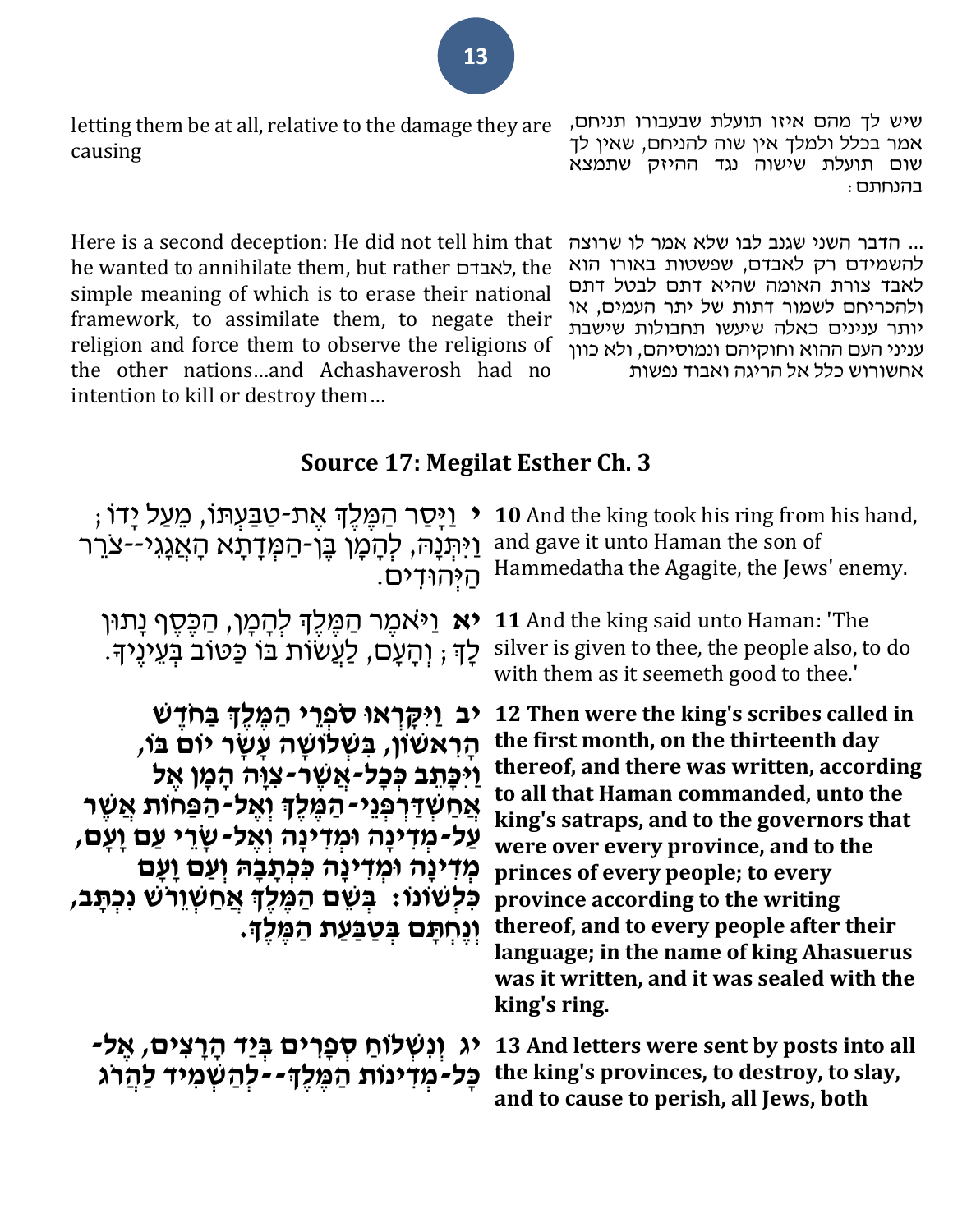| וּלְאַבֵּד אֶת-כָּל-הַיְּהוּדִים מִנַּעַר וְעַד-<br>ַזְקֵן טַף וְנָשִׁים בִּיוֹם אֵחָד, בִּשְׁלוֹשָׁה<br>עָׁשָׂר לְחֹדָשׁ שְׁנֵים-עָשָׂר הוּא-חִדָּשׁ<br>אֲדָר; וּשִׁלַלַם, לַבוֹז.                | young and old, little children and<br>women, in one day, even upon the<br>thirteenth day of the twelfth month,<br>which is the month Adar, and to take the<br>spoil of them for a prey.                                 |
|----------------------------------------------------------------------------------------------------------------------------------------------------------------------------------------------------|-------------------------------------------------------------------------------------------------------------------------------------------------------------------------------------------------------------------------|
| יד פַּתְשָׁגֶן הַכְּתָב, לְהִנָּתֵן דָּת בְּכָל-<br>מִדִינַה וּמִדִינָה, גְּלוּי, לְכָל-הָעַמִּים--<br>לְהְיוֹת עֲתִדִים, לַיּוֹם הַזֶּה.                                                          | 14 The copy of the writing, to be given<br>out for a decree in every province, was to<br>be published unto all peoples, that they<br>should be ready against that day.                                                  |
| הָרָצִים יָצְאוּ דְחוּפִים, בִּדְבַר<br>טו<br>ְהַמֶּלֶךְ, וְהַדָּת נִתְּנָה, בְּשׁוּשַׁן הַבִּירָה ;<br>וְהַמֶּלֶךְ וְהָמָן יַשְׁבוּ לִשְׁתּוֹת, וְהָעִיר<br>$\{\sigma\}$ שושו נבוכה. $\{\sigma\}$ | <b>15</b> The posts went forth in haste by the<br>king's commandment, and the decree was<br>given out in Shushan the castle; and the king<br>and Haman sat down to drink; but the city<br>of Shushan was perplexed. {S} |

**- Oral summary of Malbim's explanation of the letters that were sent out by Haman**

**- In Chapter five, Esther approaches the King and invites him and Haman to the first party**

### **Source 17: Esther Ch. 6**

| ֹא בַּלַיִלָה הַהוּא, נַדְדָה שְׁנַת הַמֶּלֶךְ ; וַיּּאמֵר,<br>לְהָבִיא אֱת-סֶפֵר הַיִּכְרֹנוֹת דְּבְרֵי הַיָּמִים, וַיִּהִיוּ<br>ַנְקְרָאִים, לְפְנֵי הַמֶּלֶךָ.                        | 1 On that night could not the king sleep; and<br>he commanded to bring the book of records of<br>the chronicles, and they were read before the<br>king.                                                |
|------------------------------------------------------------------------------------------------------------------------------------------------------------------------------------------|--------------------------------------------------------------------------------------------------------------------------------------------------------------------------------------------------------|
| ּב וַיִּמַּצֵא כָתוּב, אֲשֶׁר הִגְּיד מַרְדֵּכַי עַל-בִּגְתָנָא<br>וָהֶרֶשׁ שְׁנֵי סָרִיסֵי הַמֶּלֶךְ--מִשֹּׁמְרֵי, הַסֵּף : אֲשֵׁר<br>ַבְקָשׁוּ לְשָׁלֹחַ יַד, בַּמֶלֶךְ אֲחַשְׁוֵרוֹשׁ | 2 And it was found written, that Mordecai had<br>told of Bigthana and Teresh, two of the king's<br>chamberlains, of those that kept the door, who<br>had sought to lay hands on the king<br>Ahasuerus. |
| ג וַיּאמֵר הַמֵּלֵךְ--מַה-נַּעֲשָׂה יִקָר וּגִדוּלָה ׁ<br>לִמְרִדֶּכֵי, עַל-זֵה , וַיּאמִרוּ וַעֲרֵי הַמֵּלֶךָ, מִשָּׁרְתָיו,<br>ַלֹא-נַעֲשָׂה עָמוֹ, דַּבַר                             | <b>3</b> And the king said: 'What honour and dignity<br>hath been done to Mordecai for this?' Then<br>said the king's servants that ministered unto<br>him: 'There is nothing done for him.'           |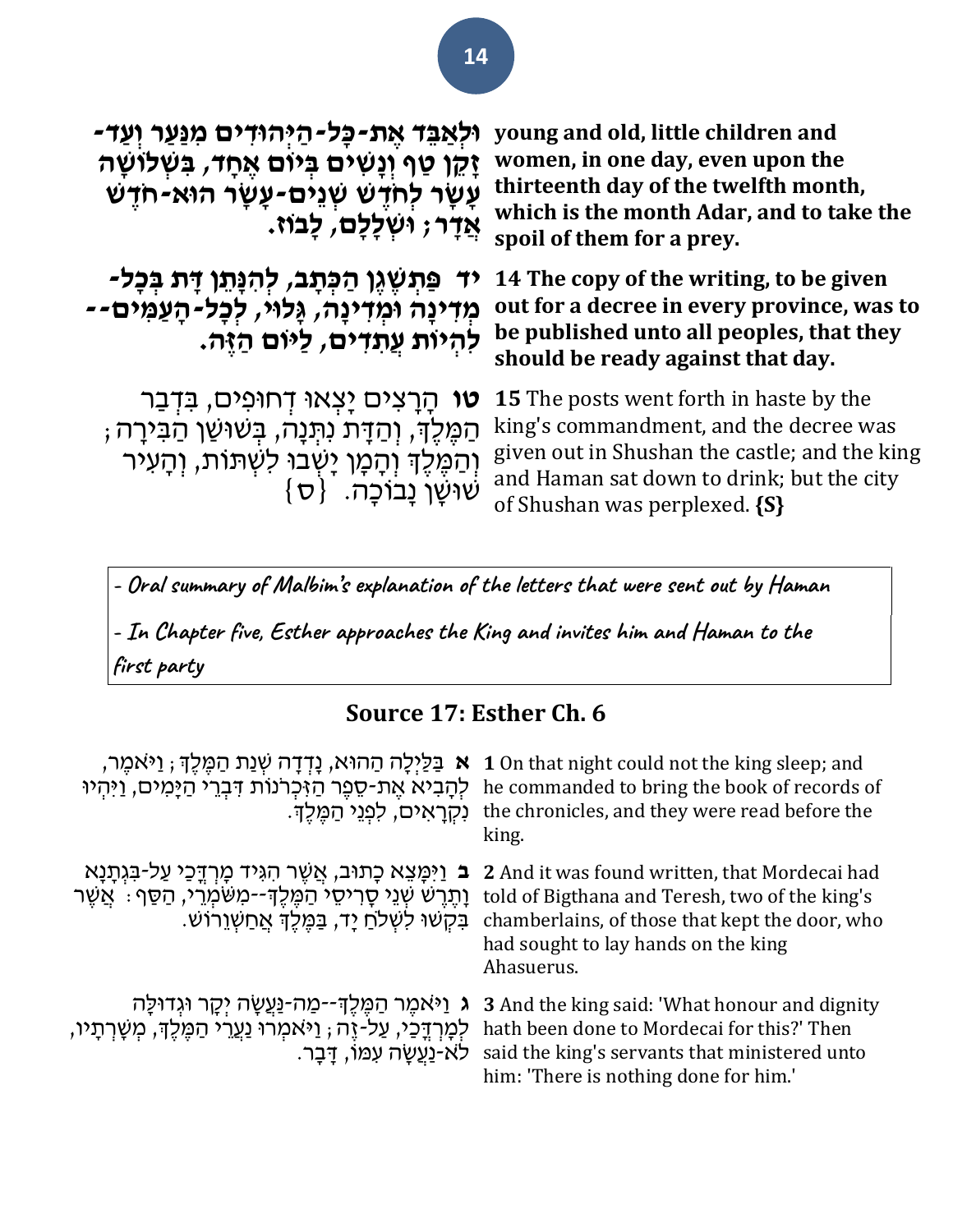| ד וַיֹּאמֵר הַמֵּלֵךְ, מִי בֵּחָצֵר ; וְהָמָן בָּא, לַחֲצַר<br>בֵּית-הַמֵּלֵךְ הַחִיצוֹנָה, לֵאמֹר לַמֵּלֵךְ, לִתְלוֹת אֵת-<br>ּמָרְדֶכַי עַל-הָעֵץ אֲשֵׁר-הֵכִין לוֹ.                                                                                                                       | 4 And the king said: 'Who is in the court?'--<br>Now Haman was come into the outer court of<br>the king's house, to speak unto the king to<br>hang Mordecai on the gallows that he had<br>prepared for him.--                                                                                                                                                                 |
|----------------------------------------------------------------------------------------------------------------------------------------------------------------------------------------------------------------------------------------------------------------------------------------------|-------------------------------------------------------------------------------------------------------------------------------------------------------------------------------------------------------------------------------------------------------------------------------------------------------------------------------------------------------------------------------|
| ה וַיּאמְרוּ נַעֲרֵי הַמֶּלֶךְ, אֵלָיו--הִנֵּה הָמָן, עֹמֵד<br>ְבֵּחָצֵר ; וַיּאמֵר הַמֵּלֵךְ, יָבוֹא.                                                                                                                                                                                       | <b>5</b> And the king's servants said unto him:<br>'Behold, Haman standeth in the court.' And the<br>king said: 'Let him come in.'                                                                                                                                                                                                                                            |
| ּו וַיָּבוֹא, הָמָן, וַיּאמֵר לוֹ הַמֵּלֵךְ, מַה-לַּעֲשׂוֹת<br>בָּאִישׁ אֲשֶׁר הַמֶּלֶךְ חָפֵץ בִּיקָרוֹ ; וַיּאמֶר הָמָן,<br>בִּלְבּוֹ, לִמְי יַחִפֵּׂץ הַמֵּלֵךְ לַעֲשׂוֹת יִקָר, יוֹתֵר מִמֵּנִי.                                                                                         | 6 So Haman came in. And the king said unto<br>him: 'What shall be done unto the man whom<br>the king delighteth to honour?'--Now Haman<br>said in his heart: 'Whom would the king<br>delight to honour besides myself?'--                                                                                                                                                     |
| <b>ז</b> וַיֹּאמֶר הָמָן, אֶל-הַמֶּלֶךְ ּ. אִישׁ, אֲשֶׁר הַמֶּלֶךְ<br>ַחַפֵּץ בִּיקֵרוֹ.                                                                                                                                                                                                     | 7 And Haman said unto the king: 'For the man<br>whom the king delighteth to honour,                                                                                                                                                                                                                                                                                           |
| ּח יָבִיאוּ לִבוּשׁ מַלִכוּת, אֲשֵׁר לָבַשׁ-בּוֹ הַמֵּלֵךְ,<br>וְסוּס, אֲשֶׁר רָכַב עָלָיו הַמֵּלֵךְ, וַאֲשֵׁר נִתַּן כֵּתֵר<br>ַמַלְכוּת, בִּרֹאשׁוֹ.                                                                                                                                       | <b>8</b> let royal apparel be brought which the king<br>useth to wear, and the horse that the king<br>rideth upon, and on whose head a crown royal<br>is set;                                                                                                                                                                                                                 |
| ט וְנָתוֹן הַלְבוּשׁ וְהַסוּס, עַל-יַד-אִישׁ מִשֶּׂרֵי<br>ּהַמֶּלֶךְ הַפַּרְתְּמִים, וְהִלְבִּישׁוּ אֶת-הָאִישׁ, אֲשֶׁר<br>הַמֶּלֶךְ חָפֵץ בִּיקָרוֹ ; וְהִרְכִּיבָהוּ עַל-הַסּוּס, בִּרְחוֹב<br>ֿקִעִּיר, וְקָרְאוּ לְפָנָיו, כָּכָה יֵעָשֶׂה לָאִישׁ אֲשֶׁר<br>ּהַמֵּלֵךְ חָפֵץ בִּיקָרוֹ. | <b>9</b> and let the apparel and the horse be<br>delivered to the hand of one of the king's most<br>noble princes, that they may array the man<br>therewith whom the king delighteth to<br>honour, and cause him to ride on horseback<br>through the street of the city, and proclaim<br>before him: Thus shall it be done to the man<br>whom the king delighteth to honour.' |
| י וַיּאמֶר הַמֶּלֶךְ לְהָמָן, מַהֵר קַח אֶת-הַלְּבוּשׁ<br>וְאֶת-הַסּוּס כַּאֲשֶׁר דָּבַּרְתָּ, וַעֲשֵׂה-כֵו לְמָרְדֶכַי<br>הַיְּהוּדִי, הַיּוֹשֵׁב בְּשַׁעַר הַמֶּלֶךָ : אַל-תַּפֵּל דָבָר,<br>ּמִכֹּל אֲשֶׁר דִּבַּרְתָּ.                                                                   | <b>10</b> Then the king said to Haman: 'Make haste,<br>and take the apparel and the horse, as thou<br>hast said, and do even so to Mordecai the Jew,<br>that sitteth at the king's gate; let nothing fail of<br>all that thou hast spoken.                                                                                                                                    |